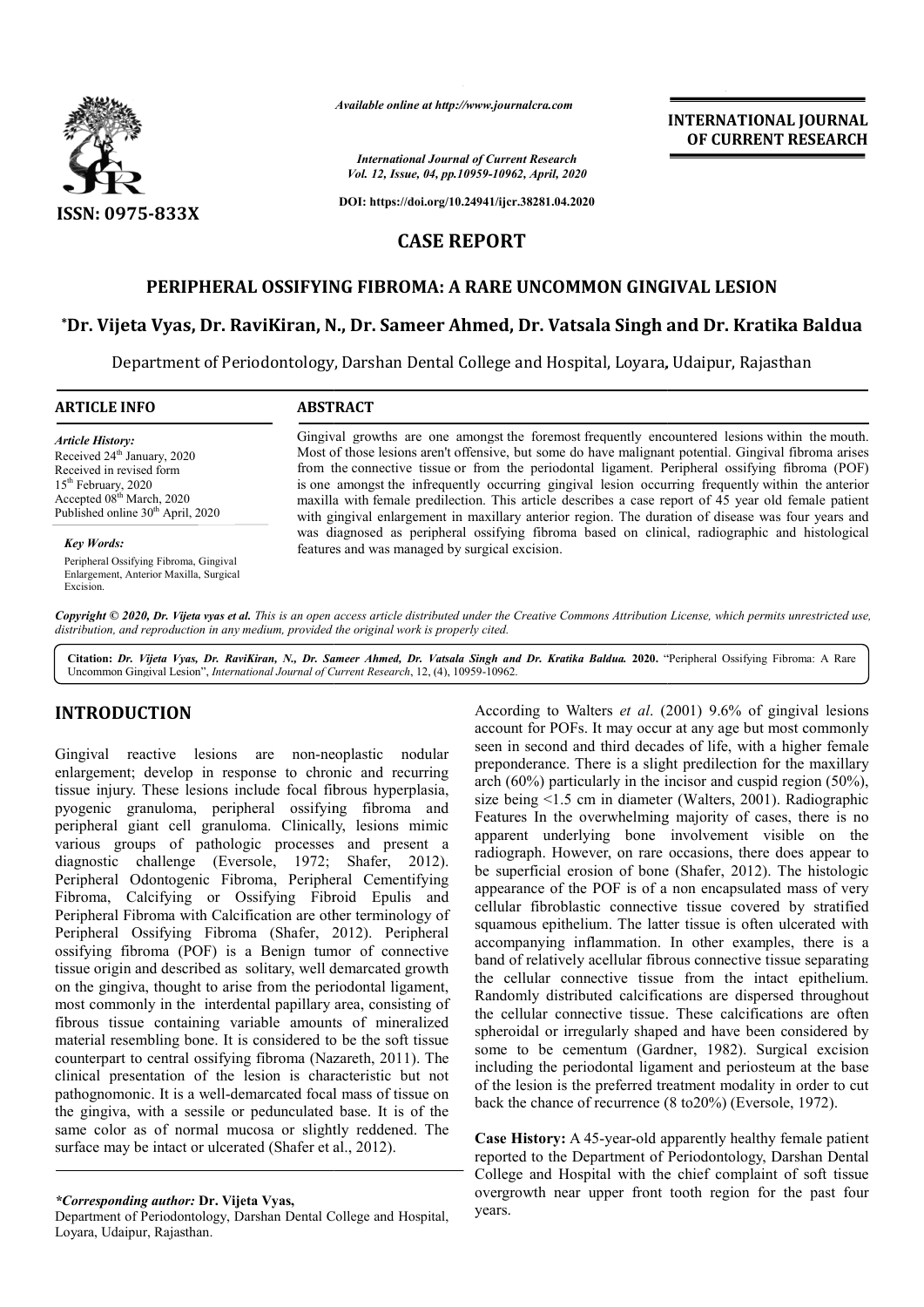

**Fig.1: An intraoral solitary growth on facial aspect of maxillary anterior teeth**

**(a) Facial view (b) Occlusal view**





**Fig. 2. Radiograph (a) Maxillary Occlusal radiograph reveals soft tissue shadow (b) Intraoral periapical radiograph reveals crestal bone resorption in relation to 11and 21**



**Fig.3 (a) Excised lesion (b) and (c) Extraction site and tooth**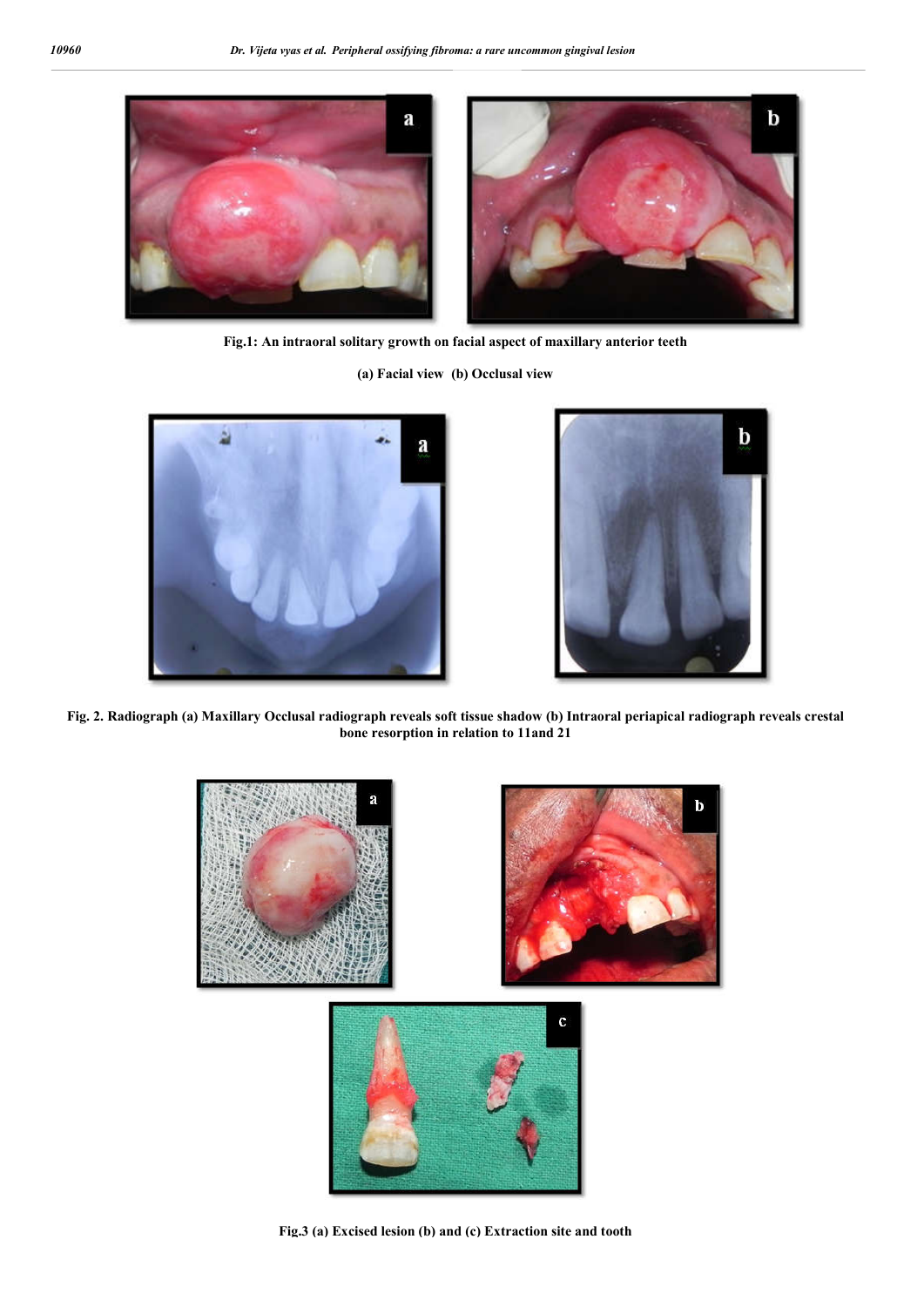

**Fig.4 (a) Low power view- stratified squamous parakeratinized epithelium with dense fibrocellular stroma and dystrophic calcification (b) High power view- Numerous plump shape fibroblast and chronic inflammatory cell**





**Fig 5 (a) 10 days postoperative (b) 3 months postoperative**

The swelling started as small nodule, patient gave history of trauma in road traffic accident two months back after which swelling gradually increased. Patient also gave history of localized gingival enlargement at same site 15 years back for which lesion was excised two times at local hospital. Last excision was done six years back without any histopathological investigation. There was no relevant family and medical history. Extraoral examination showed bilateral facial symmetry and overlying skin showed no signs of inflammation. The regional lymph nodes were non palpable. On intra oral examination, A well-defined localized spherical growth was present in relation to 12, 11 and 21 measuring about 3 cm  $\times$  3 cm in diameter extending from distal aspect of 12 to mesial aspect of 21 involving attached gingiva and alveolar mucosa and coronally extends to cover incisal edge of tooth 11 and 12 (Fig1). It was pale white in centre surrounded by red zone and in periphery it was same as of gingival color. Surface was rough with sessile base and purulent discharge seen in central area. It was non tender and firm on palpation and assosciated tooth 11 was displaced palatally and had Grade II mobility. Radiographic examination of intraoral periapical and occlusal radiograph showed soft tissue shadow, increased space between tooth 12, 11 and 21 and crestal bone resorption. (Fig 2). Based on the history, clinical examination and investigations, the case was provisionally diagnosed as POF. The differential diagnosis considered were Pyogenic granuloma and Peripheral Giant Cell Granuloma. The treatment plan included scaling and root planing and excisional biopsy. After ensuring hemogram of patient within normal limits, Consent for the surgical procedure was obtained from the patient after proper counselling. Under aseptic condition and after giving adequate local anaesthesia sulcular incision was placed, lesion was elevated and slowly detached from base.

As there was profuse bleeding haemostasis was achieved using Electrocautery. After excision labial plate was destroyed in respect to tooth 11 and it had grade two mobility and had poor prognosis, extraction was carried out, irregular roughened bone were removed. Suturing of adjacent tissue was done with silk suture and extraction socket was allowed to be healed with secondary intention as approximation was not achieved (Fig 3). Radio Visio Graph of excised tissue taken at low voltage Kvp reveals Radio opaque foci**.** Patient was admitted in hospital and kept under observation for one day and tissue was sent for Histopathological analysis. Gross Examination reveals gray white firm tissue measuring  $3 \times 3 \times 3$  cms. Cut section shows gray white whorled surface with bony grits. Histological Examination shows mild squamous hyperplasia**.** Subepithelium shows fibrocollagenous stroma with moderate mononuclear infiltrate and foci of bone spicules. There was no evidence of dysplastic / malignant changes (Fig 4). Based on the clinical and histopathological findings, a final diagnosis of Peripheral ossifying fibroma was established. The patient presented for follow-up examination at 10 days, 1 month and 3 months. The surgical site had healed well. There was no evidence of recurrence of the lesion. The patient had no complaints pertaining to the site of lesion. Replacement of teeth was planned but could not be performed as patient not reported for follow up. (Fig 5)

## **DISCUSSION**

In 1982, Gardner coined the term Peripheral Ossifying Fibroma for a lesion that is reactive in nature and is not the extraosseous counterpart of a Central Ossifying Fibroma of the maxilla and mandible. The definitive diagnosis is based on histological examination with the identification of cellular connective tissue and the focal presence of bone, cementum, or